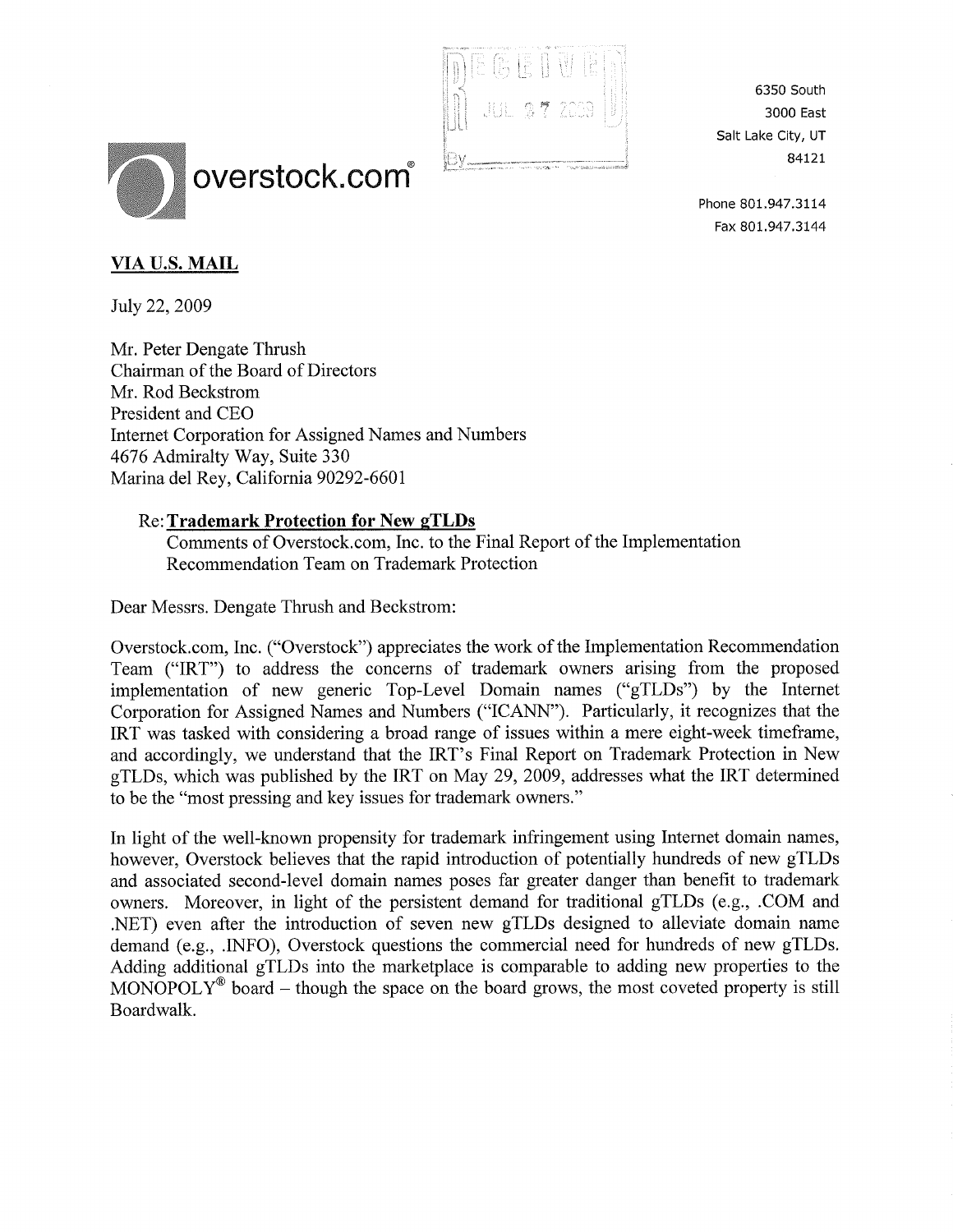Although the recommendations outlined in the IRT's Final Report are a commendable first step, the proposed trademark protection measures do not adequately protect the interests of brand owners should ICANN proceed with its questionable plans to release a virtually unlimited number of new domain names into the marketplace. The IRT itself recognized that "domain name abuse . . . is a business with low overheads, no barriers to entry and few risks," and that the "sale and broad expansion of new top level domains in the open market, if not properly managed, will provide abundant opportunities for cybersquatters to seize old ground in new domains." Accordingly, even if all of the IRT's recommended protection measures are implemented, the rights of trademark owners would remain subject to infringement and compromise, and trademark owners wishing to fully protect their intellectual property rights would be saddled with substantial burdens and prohibitive costs.

Although the majority of the IRT's proposed trademark protection measures fail to adequately protect the intellectual property rights of trademark owners, Overstock provides the following comments particularly highlighting the inadequacies and inefficiencies of the proposed IP Clearinghouse, the proposed Globally Protected Marks List, and the proposed Uniform Rapid Suspension System.

#### THE IP CLEARINGHOUSE

Although Overstock understands the benefit that can be derived from a central repository of information relating to the legal rights of trademark owners, including both registered and unregistered rights, the cost and burden on trademark owners to supply and update the information stored in the IP Clearinghouse is unacceptable. Overstock applauds the IRT for recognizing that such an IP Clearinghouse should "not place a heavy financial or administrative burden on trademark owners," but the IRT's proposed implementation of the IP Clearinghouse fails to meet this important criteria.

For example, the IRT's proposal unnecessarily burdens trademark owners with the task of reporting trademark data to the IP Clearinghouse and validating that data on a yearly basis. Additionally, although the IP Clearinghouse makes no apparent warranties regarding the quality of its services, the proposed measures place the responsibility for timely updating and correcting trademark data between each annual validation on trademark owners, and the failure to provide accurate trademark data could, under the current proposal, result in a sanction or penalty. Moreover, in addition to the time-consuming and expensive burdens of providing, verifying, and continuously monitoring the stored trademark data, the IRT's Final Report charges trademark owners with an undefined annual tax in order for trademark owners to merely have an

<sup>&</sup>lt;sup>1</sup> While the IRT contemplates proper management of the gTLDS, Overstock believes that ICANN has not adequately addressed the concerns of trademark openers with respect to existing gTLDs and should not proceed until it has a track record showing that it can do so safely and responsibly. To do otherwise, would be to replicate the current model (albeit with adjustments) across an unlimited number of gTLDs. Until ICANN successfully implements systems to block cybersquatting on current gTLDs without taxing trademark owners with the burden of policing the system, ICANN should postpone plans to register an unlimited number of gTLDs.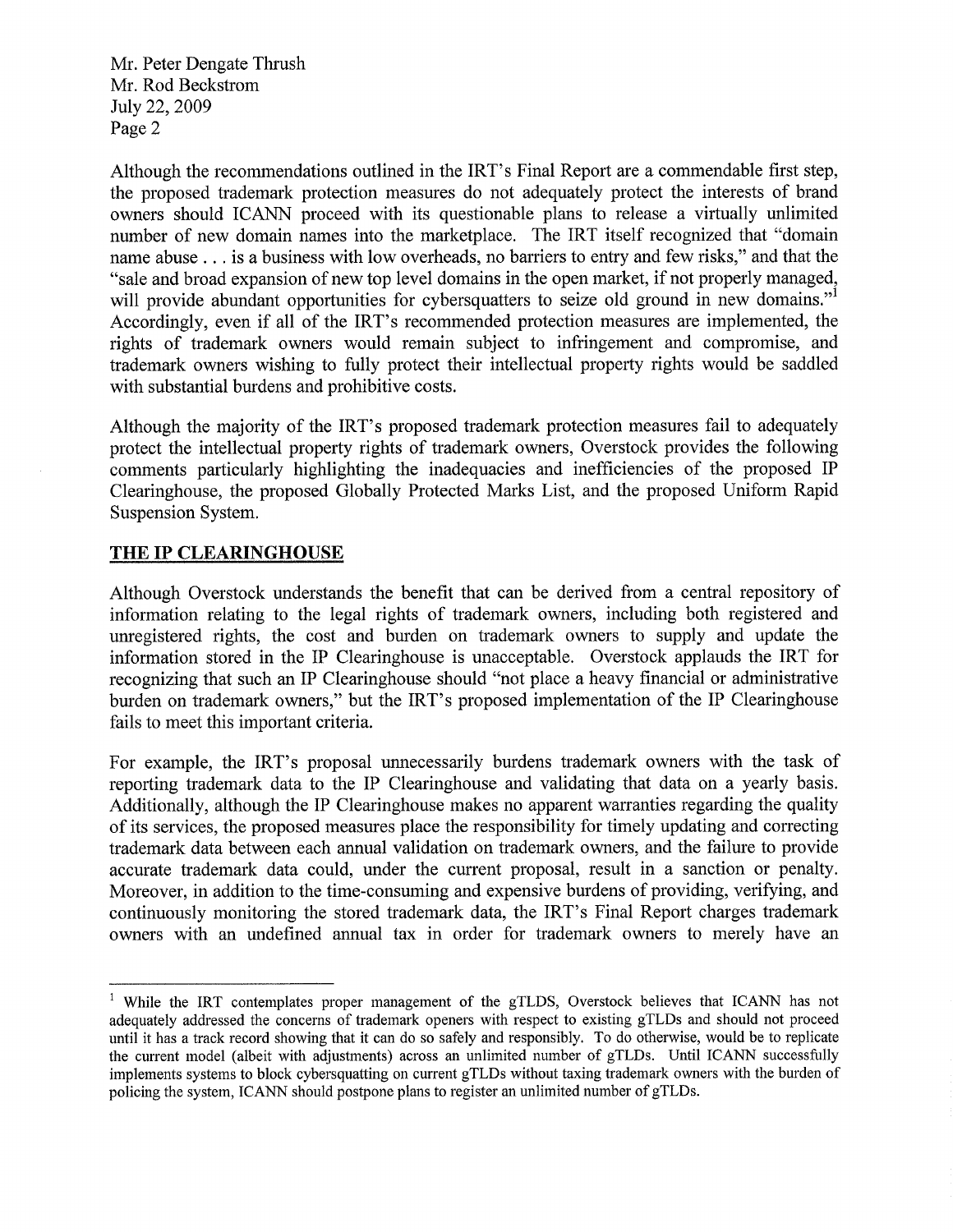opportunity to participate in the IP Clearinghouse. These proposed requirements are unfairly burdensome to trademark owners and completely unnecessary.

Alternatively, Overstock proposes that the IP Clearinghouse should be responsible for obtaining and maintaining a database of trademark information and that the costs associated with the IP Clearinghouse should be incorporated into the fees paid by new gTLD registrars and the applicants for registration and renewal of second-level domain names on the new gTLDs. Unlike the IRT's proposal which places an overwhelming burden on trademark owners to provide and maintain trademark data stored in the IP Clearinghouse, Overstock's proposal places only a slight and easily managed responsibility on the IP Clearinghouse. For instance, the majority of the trademark data proposed to be stored by the IP Clearinghouse - particularly that which relates to registered trademarks – could be obtained directly by the IP Clearinghouse, with little or no cost, from public record sources maintained by various trademark registration agencies.

The retrieval of trademark information from a handful of publicly available databases would result in a much more efficient manner of gathering data than requiring thousands of trademark owners to individually submit trademark information to the IP Clearinghouse. It may, for instance, be possible for the IP Clearinghouse to contract directly with the various trademark registration agencies to obtain trademark information and receive updates to the trademark information as such updates are filed with the agencies. A direct link to trademark information stored in trademark registration agency databases, for example, would ultimately reduce the overhead required to create the IP Clearinghouse trademark database, virtually eliminate potential errors in data entry, reduce the need for data verification, and diminish the need for annual database updates. If trademark owners desired to enhance the protection of their trademark rights by supplementing the IP Clearinghouse with additional data, such as information pertaining to unregistered trademarks, the IP Clearinghouse should have <sup>a</sup> mechanism to accept and verify this information; however, such disclosures should not be mandatory.

Some will undoubtedly argue that placing the cost of the IP Clearinghouse in the hands of new gTLD registrars and the applicants for new and renewed second-level domain names on the new gTLDs is unfairly burdensome and may prohibit certain entities from registering domain names due to the added cost of the IP Clearinghouse. Overstock finds these arguments unpersuasive. When the fees necessary to support the IP Clearinghouse are distributed among hundreds, if not thousands, of new gTLD registrars and domain name applicants on the proposed new gTLDs, the fee for the IP Clearinghouse paid by any one applicant would be minimal. It also is more equitable for new domain name applicants to suffer a small fee in exchange for the grant of new Internet territory stemming from the registration of domain names than it is for trademark holders who are merely defending their previously established trademark rights. Further, the fees under Overstock's proposal would be equitably distributed and would not be based on the extent of one's trademark rights but on the extent of one's gTLD and second-level domain name registrations.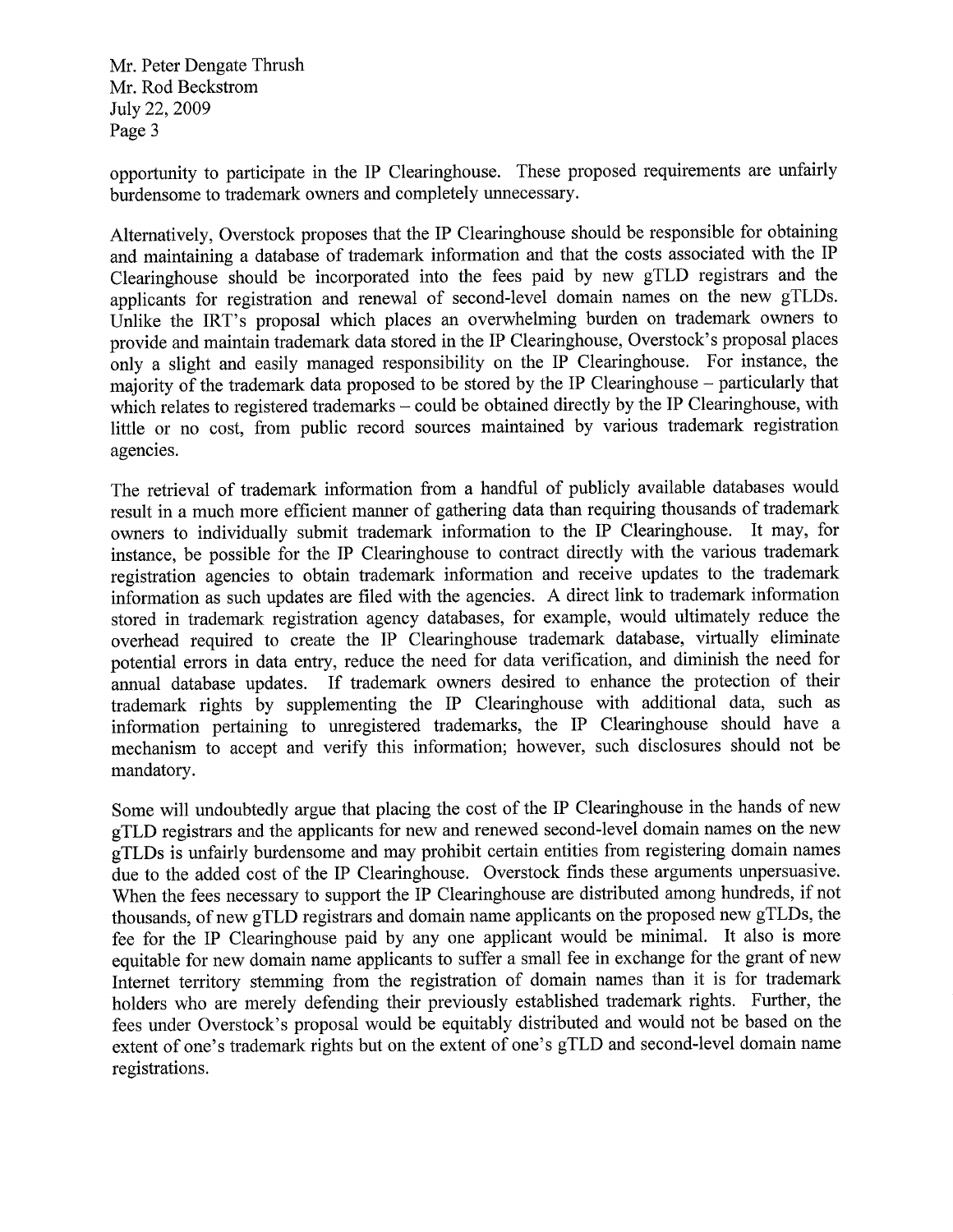Overstock's proposed fee structure also prevents cybersquatters from receiving a free ride as they attempt to unjustly exploit the intellectual property rights of trademark owners. Both cybersquatters and trademark owners should contribute a share of the IP Clearinghouse cost in proportion to their registration of domain names associated with the new gTLDs. For example, to the extent trademark owners decide to either become a new gTLD registrar or register and renew a second-level domain name on a new gTLD, such trademark owners, under Overstock's proposal, would pay their proportional sharç of the cost of the IP Clearinghouse. Moreover, because the IP Clearinghouse cost is not only funded by new gTLD and second-level domain name registrations but also by renewals, Overstock's proposed solution is capable of providing <sup>a</sup> continued annual source of funding for the IP Clearinghouse without unnecessarily burdening non-participatory trademark owners.

## THE GLOBALLY PROTECTED MARKS LIST

Generally, Overstock supports the establishment of a Globally Protected Marks List ("GPML") to provide protection for trademarks at the top and second domain levels. Nevertheless, IPC's proposed criteria for admittance of a trademark to the GPML is arbitrary and unreasonably strict and, accordingly, fails to provide adequate protection of trademark rights, especially in cases where a trademark is highly recognized nationally but not globally. Under IPC's proposed criteria, trademark owners have virtually no voice in whether their trademarks are included in the GPML, and the currently proposed criteria provides little certainty for trademark owners as to whether their trademarks will be deemed worthy of inclusion. Currently, the IRT's Final Report puts forth an arbitrary admissions scheme wherein a trademark is granted admission to the GPML only if it is associated with a certain number of trademark registrations of national effect that have issued in at least a certain number of countries across all five ICANN regions.

This overly-strict admissions standard would essentially require any trademark that gains admission to be, at the very least, registered in one country in North America, one country in Europe, one country in Africa, one country in Asia, and one country in Latin America. This standard would regrettably prohibit many internationally recognized trademarks, including several of Overstock's United States registered trademarks, from gaining admission to the list merely because such trademarks are not registered in all five ICANN regions. This unreasonably strict criteria, which fail to appropriately protect national trademarks, also fail to meet the IRT's own requirement that such a proposed GPML scheme "accommodate territorial variations in trademark rights." A particular brand's value as an Internet domain name, in many instances, has little or no relationship to the global exposure of the particular brand.

For example, due to its widely-recognized identity as an Intemet retailer, Overstock has a keen interest in protecting its trademark and business name, OVERSTOCK.COM, across newly introduced gTLDs. Unfortunately, because OVERSTOCK.COM is not registered in at least one country in all five ICANN regions, under the IRT's proposal, OVERSTOCK.COM would be excluded from the GPML. As a result, Overstock would be forced to register its trademark as a new gTLD second-level domain name as each new gTLD is released in order to definitively protect its identity across the Internet. If, for instance, only 100 new gTLDs are released into the market, Overstock would be forced to register 100 new second-level domain names and renew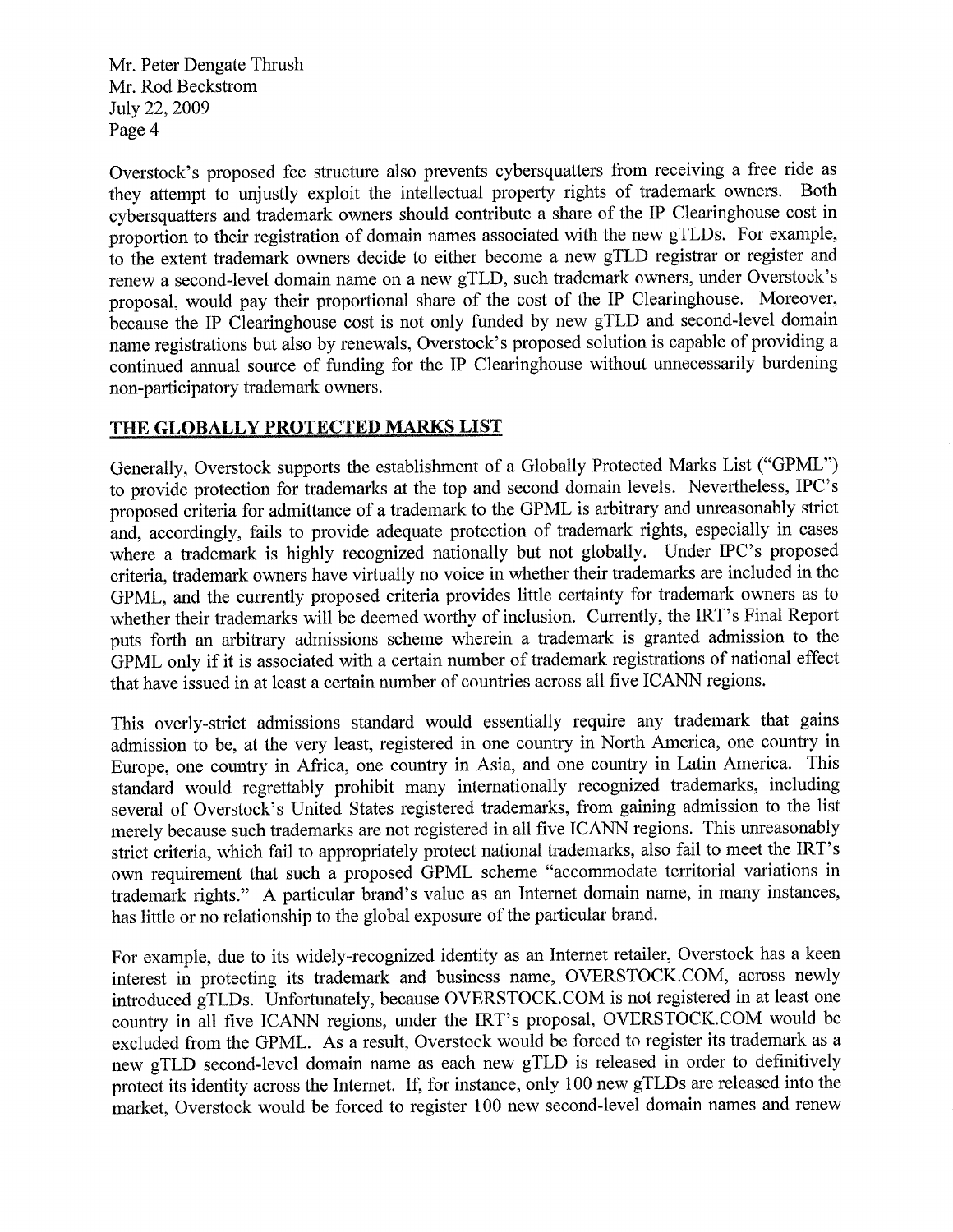them every year in perpetuity, and should Overstock decide to protect its other numerous trademarks in a similar fashion, Overstock could face the task of registering hundreds, if not thousands, of additional second-level domain names.

For example, to adequately protect ten trademarks across 100 new gTLDs, with a conservative annual registration fee of \$30 per domain name, a trademark owner, such as Overstock, could be forced to spend over \$300,000 in registration fees alone. Since trademark rights can last in perpetuity if properly maintained, Overstock would cary this taxing burden of \$300,000 every year in perpetuity. If trademark owners also register similar, but not identical, versions of each trademark (e.g., IOVERSTOCK.---, 2OVERSTOCK.---, 3OVERSTOCK.---, etc.) on the new gTLDs to further protect their trademark interests, trademark owners could face registration fees several orders of magnitude higher. Moreover, the astronomical registration fees required to protect trademarks across new gTLDs does not include the administrative and infrastructure expenses necessary to complete the registration process for each domain name.

Additionally, if Overstock is not the first to register its protected trademarks on each new gTLD that is released, a third-party competitor could register a domain name identical to one of Overstock's protected trademarks (e.g., OVERSTOCK.COM.STORE) and then use that newly registered domain name to compete with Overstock in the United States in violation of U.S. trademark law. Although Overstock has other legal recourse available to fight the alleged infringer, such as the newly proposed Uniform Rapid Suspension System and the Uniform Domain-Name Dispute Resolution Policy, the enormous number of potential infringing registrations resulting from the release of new gTLDs renders these offensive remedies costly and inadequate and, in effect, plays into the hands of cybersquatters.

Additionally, even if a trademark manages to meet the strict GPML inclusion requirements, only the registration of domain names that are "identical" to trademarks on the GPML would be blocked under the IRT's proposal. Accordingly, the proposed trademark protection measures would fail to protect against typosquatting-a common type of domain name misuse whereby a registrant registers a domain name confusingly similar to a protected mark. Examples of typosquatting include registrations of brands plus a non-distinctive element (i.e., VERYOVERSTOCK.COM) and misspellings of a mark (e.g., OVERSTOOK.COM). Moreover, the restrictive GPML requirements also prohibit newly registered trademarks from GPML membership as the proposed criteria states that "all trademark registrations must have issued on or before the date that GPML applications are first accepted and must be based on trademark registration applications filed on or before I November, 2008." Accordingly, even if Overstock capitulated to the stringent standards for GPML inclusion and filed applications to register the OVERSTOCK.COM trademark in at least one country in each ICANN region, OVERSTOCK.COM would still be excluded from the GPML because the registration applications would have been filed after November 1, 2008.

Because the GPML qualification criteria restricts even internationally recognized trademarks, such as OVERSTOCK.COM, and because the current proposal provides only marginal protection for trademarks not on the GPML, Overstock respectfully submits that the IRT's proposal fails to protect the rights of trademark owners in light of the rapidly expanding Internet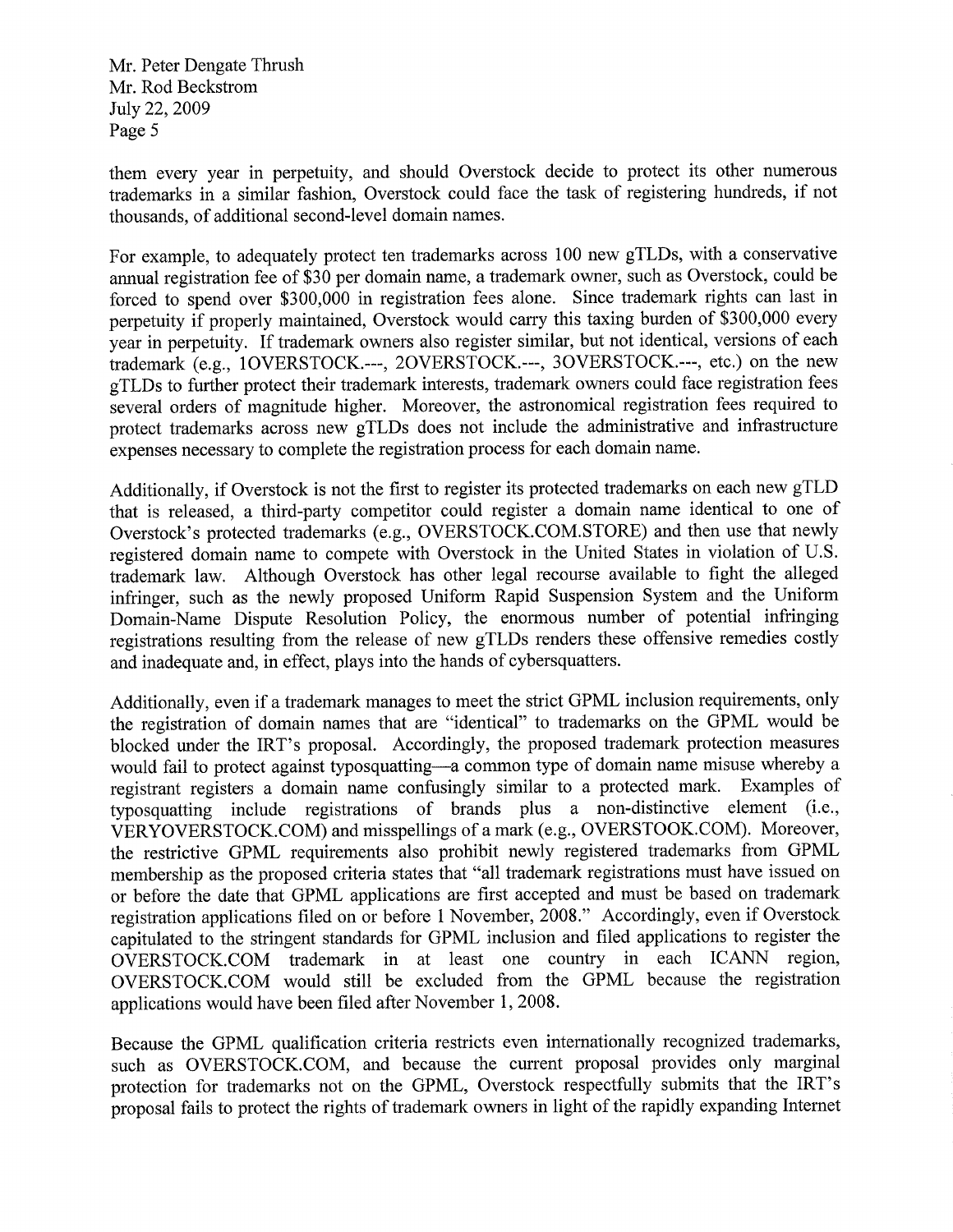infrastructure. This is particularly highlighted by the IRT's recognition that "many brand owners face thousands of infringing websites per year" for which "cease and desist letters often go unanswered" thereby causing "brand owners to spend large amounts of money drafting and filing UDRP complaints." Furthermore, the IRT admits that ultimately "brand owners spend large amounts of money to build up portfolios of domain namos they do not want, simply to prevent fraud on their consumers and misuse of their brands."

Based on the deficiencies of the proposed GPML criteria, and IRT's own recognition of the burden and expense placed on trademark owners to protect their intellectual property, Overstock alternatively proposes that ICANN establish a Trademark Registry List that enables any owner of a nationally registered trademark to register the trademark in the Trademark Registry List. The registration of a domain name on a new gTLD that is identical or substantially similar to a trademäk in the Trademark Registry List should be initially denied. Illegitimate registration attempts can easily be detected and denied using currently-available open source "fuzzy" search logic or similar automated or manual functionality. Upon such denial, the domain name applicant would be provided an option to initiate a proceeding to demonstrate that the applicant's use of the domain name would not infringe the trademark owner's rights. If, for example, the domain name applicant can prove that its use of the protected trademark as a domain name is associated with different goods and services than the protected trademark, and the protected trademark is not considereã "famous" either nationally or globally, the domain name application would be granted.

Such a system would properly place the initial burden to show cause for registration of <sup>a</sup> protected trademark as a domain name on the domain name applicant. Any fees associated with ãetermining whether a domain name matching an entry on the Trademark Registry List should be borne by the domain name applicant, and such fees should be included as part of each applicant's domain name application fee. An increased fee for the registration of domain names that match a trademark on the Trademark Registry List would benefit both trademark holders and domain name applicants by reducing incidences of random cybersquatting while simultaneously providing a meôhanism whereby legitimate applicants for a domain name can prove their right to ihe name and subsequently obtain a rightful domain name registration. ICANN, the registrars or another appropriate third party may impose further fees on applicants who voluntarily seek appeal for denials of registration.'

#### THE UNIFORM RAPID SUSPENSION SYSTEM

Although Overstock understands and appreciates the need to provide a "cost-effective and timely mechanism for brand owners to protect their trademarks and to promote consumer protection on the Internet," the Uniform Rapid Suspension System ("URS"), as outlined in the IRT's Final Report, fails to address the IRT's stated purpose for such a system - "to address a cybersquatting problem for brand owners that is already insidious and enormous in scale, and which will

<sup>&</sup>lt;sup>2</sup> ICANN, IRT, and applicants share a collective responsibility to avoid violating third party rights and applicable law. Trademark owners should not have to cany the burden of correcting the programmatic and systematic violation of their rights by those capable of using current technology to prevent such violation.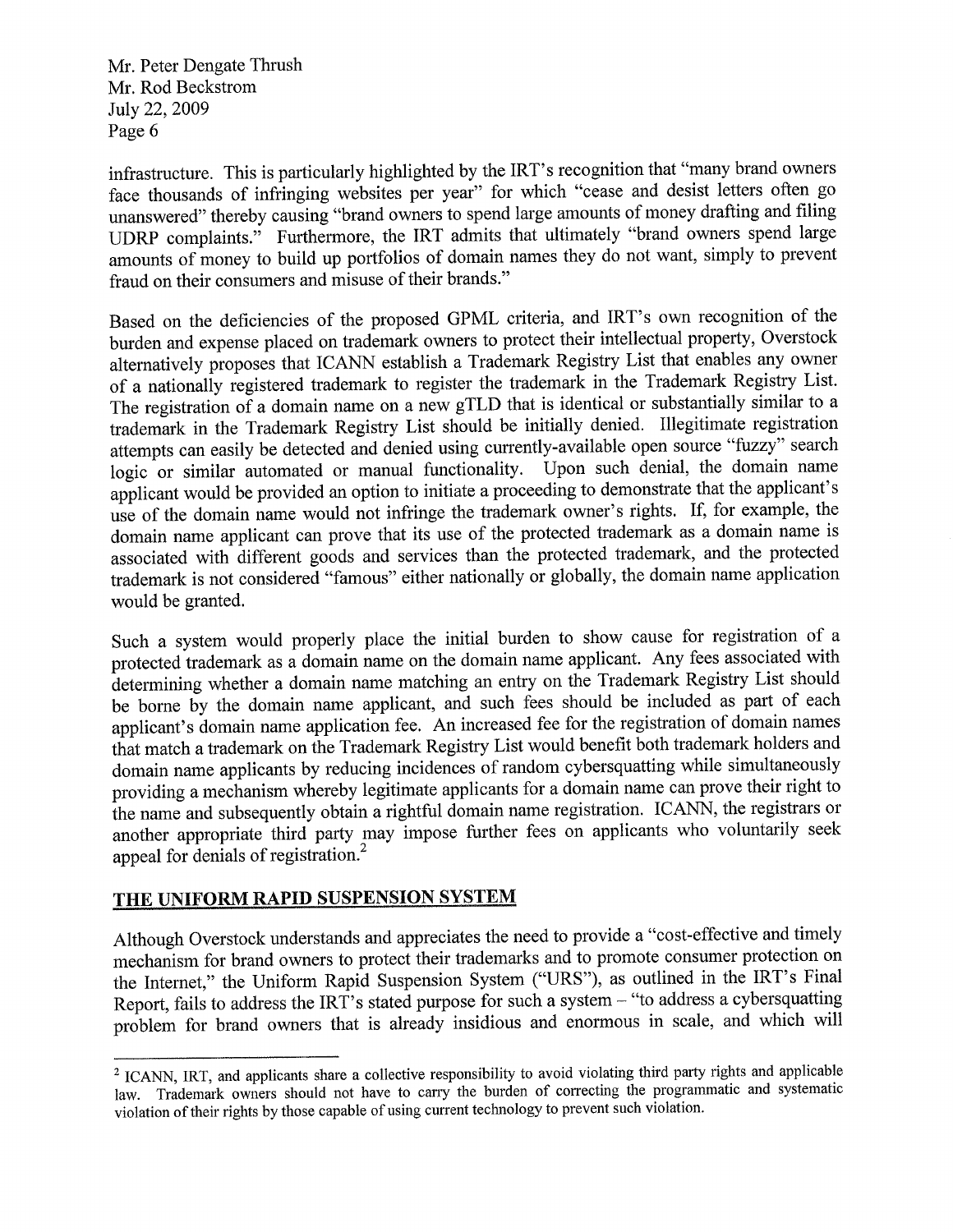continue to spiral out of control with the introduction of an unlimited number of new gTLDs unless addressed."

Consider, for example, the duration of sanctions under the proposed URS. Under the current proposal, "domain name registrations found to be violating a brand ownsr's rights would be placed in a frozen state, for the life of the registration, and only would resolve to a specific error page)' Often domain name applicants register domain names only for a single year, and then, at the end of each term, such applicants often renew their domain names for subsequent single-year terms. In such cases, the currently proposed URS would induce trademark owners into <sup>a</sup> relentless yearly cycle of filing repetitive URS complaints. On the other hand, it is also common for domain name applicants to register a domain name for a lengthy term of up to 100 years. Although freezing a domain name so that it resolves to a specific error page for 100 years would prevent the unauthorized use of that domain name in violation of a trademark owner's intellectual property rights, under the proposed URS, the trademark owners would be forced to wait 100 years to use the previously infringing domain name unless the trademark owner pursues another more costly remedy such as the Uniform Domain-Name Dispute-Resolution Policy ("UDRP"). Error pages risk continued public confusion because they do not enable corrective advertising often nécessary to correct the public's understanding of a trademark owner's rights in relation to the domain name.

In the alternative, Overstock proposes that as a part of the rapid suspension system, trademark owners should be given the option to have suspended domain names redirected to their legitimate websites. Because the infringing domain names are merely redirected to the trademark owners' website as opposed to transferred to the trademark owner, such a remedy would allow <sup>a</sup> trademark owner to more easily remedy consumer confusion and deception resulting from infringing domain names in a more timely and less expensive fashion than under the UDRP. Accordingly, wo strongly urge ICANN to consider both the scope and the duration of proposed URS sanctions to verify that such sanctions assist trademark owners in fighting infringing domain names without adding unnecessary and unreasonable layers of complication, frustration, and cost to the process of defending trademark owners' intellectual property rights.